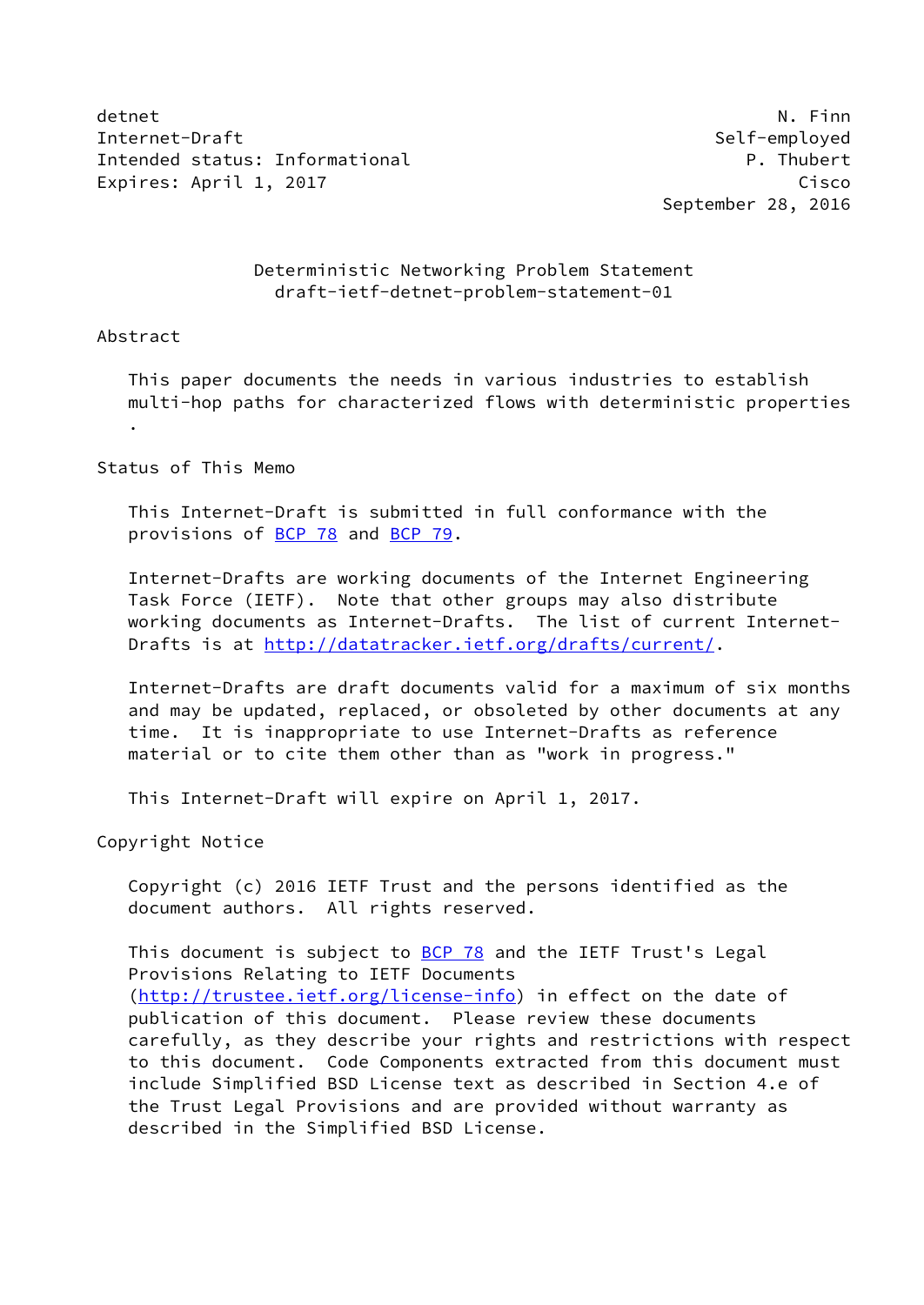# <span id="page-1-1"></span>Table of Contents

|                                                               | $\overline{\phantom{0}}^2$ |
|---------------------------------------------------------------|----------------------------|
|                                                               |                            |
| On Deterministic Networking 3                                 |                            |
|                                                               | 6                          |
|                                                               | 6                          |
| 3.2. Flow Characterization 6                                  |                            |
| 3.3. Centralized Path Computation and Installation $\cdots$ 6 |                            |
| <u>3.4</u> . Distributed Path Setup <u>7</u>                  |                            |
| 3.5. Duplicated data format                                   | 8                          |
|                                                               | 8                          |
|                                                               |                            |
| 6.                                                            |                            |
| 7. Informative References 9                                   |                            |
|                                                               | 10                         |
|                                                               |                            |

## <span id="page-1-0"></span>[1](#page-1-0). Introduction

 The Deterministic Networking Use Cases [\[I-D.ietf-detnet-use-cases](#page-9-4)] document illustrates that beyond the classical case of industrial automation and control systems (IACS), there are in fact multiple industries with strong and yet relatively similar needs for deterministic network services with latency guarantees and ultra-low packet loss.

 The generalization of the needs for more deterministic networks have led to the IEEE 802.1 AVB Task Group becoming the Time-Sensitive Networking (TSN) [\[IEEE802.1TSNTG](#page-10-1)] Task Group (TG), with a muchexpanded constituency from the industrial and vehicular markets.

 Along with this expansion, the networks in consideration are becoming larger and structured, requiring deterministic forwarding beyond the LAN boundaries. For instance, IACS segregates the network along the broad lines of the Purdue Enterprise Reference Architecture (PERA) [\[ISA95](#page-10-2)], typically using deterministic local area networks for level 2 control systems, whereas public infrastructures such as Electricity Automation require deterministic properties over the Wide Area. The realization is now coming that the convergence of IT and Operational Technology (OT) networks requires Layer-3, as well as Layer-2, capabilities.

 While the initial user base has focused almost entirely on Ethernet physical media and Ethernet-based bridging protocol (from several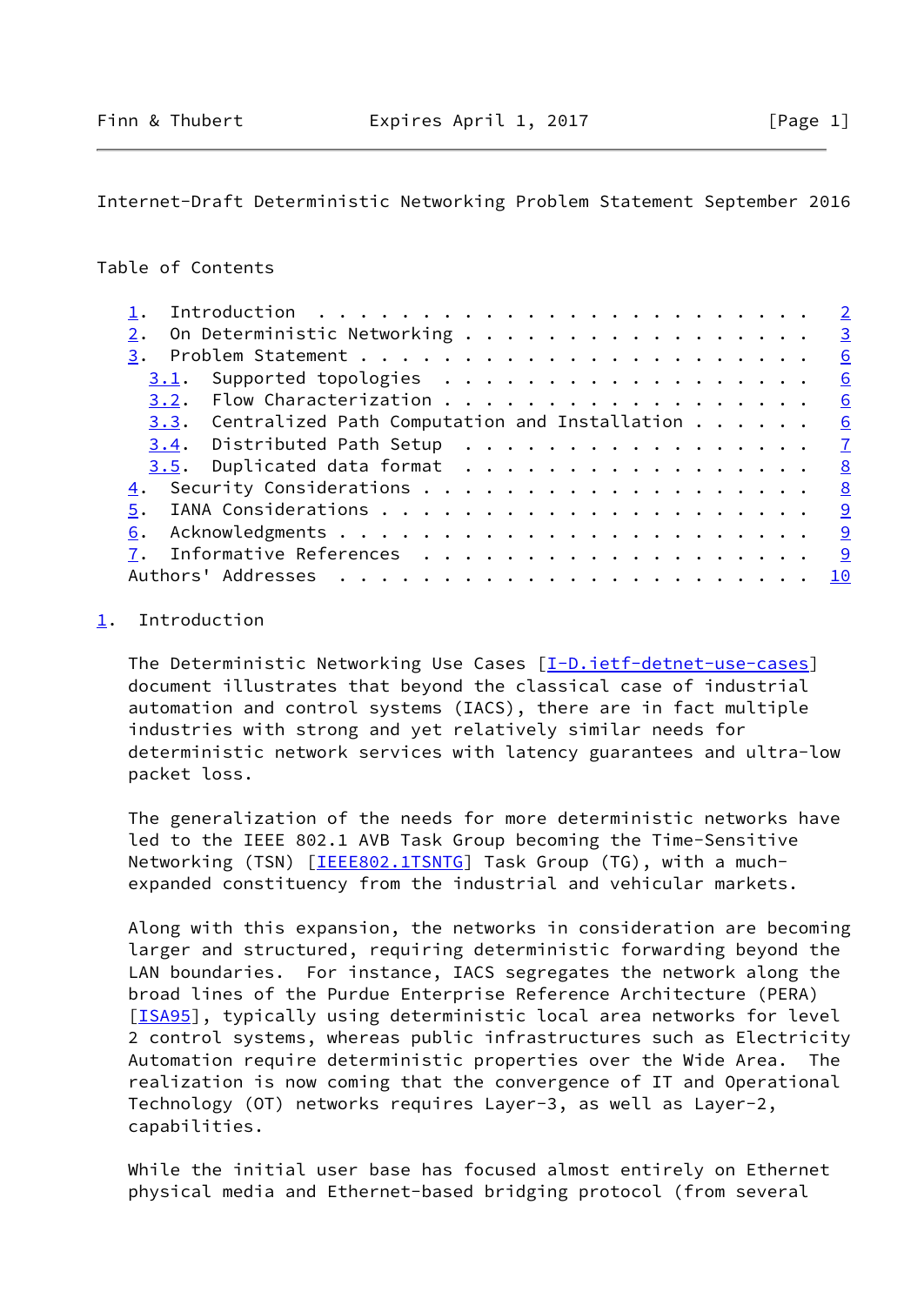Standards Development Organizations), the need for Layer-3 expressed above, must not be confined to Ethernet and Ethernet-like media, and while such media must be encompassed by any useful DetNet architecture, cooperation between IETF and other SDOs must not be limited to IEEE or IEEE 802. Furthermore, while the work completed

Finn & Thubert **Expires April 1, 2017** [Page 2]

<span id="page-2-0"></span>Internet-Draft Deterministic Networking Problem Statement September 2016

 and ongoing in other SDOs, and in IEEE 802 in particular, provide an obvious starting point for a DetNet architecture, we must not assume that these other SDOs' work confines the space in which the DetNet architecture progresses.

 The properties of deterministic networks will have specific requirements for the use of routed networks to support these applications and a new model must be proposed to integrate determinism in IT technology. The proposed model should enable a fully scheduled operation orchestrated by a central controller, and may support a more distributed operation with probably lesser capabilities. In any fashion, the model should not compromise the ability of a network to keep carrying the sorts of traffic that is already carried today in conjunction with new, more deterministic flows.

 Once the abstract model is agreed upon, the IETF will need to specify the signaling elements to be used to establish a path and the tagging elements to be used identify the flows that are to be forwarded along that path. The IETF will also need to specify the necessary protocols, or protocol additions, based on relevant IETF technologies, to implement the selected model.

 As a result of this work, it will be possible to establish a multi hop path over the IP network, for a particular flow with given timing and precise throughput requirements, and carry this particular flow along the multi-hop path with such characteristics as low latency and ultra-low jitter, duplication and elimination of packets over non congruent paths for a higher delivery ratio, and/or zero congestion loss, regardless of the amount of other flows in the network.

 Depending on the network capabilities and on the current state, requests to establish a path by an end-node or a network management entity may be granted or rejected, an existing path may be moved or removed, and DetNet flows exceeding their contract may face packet declassification and drop.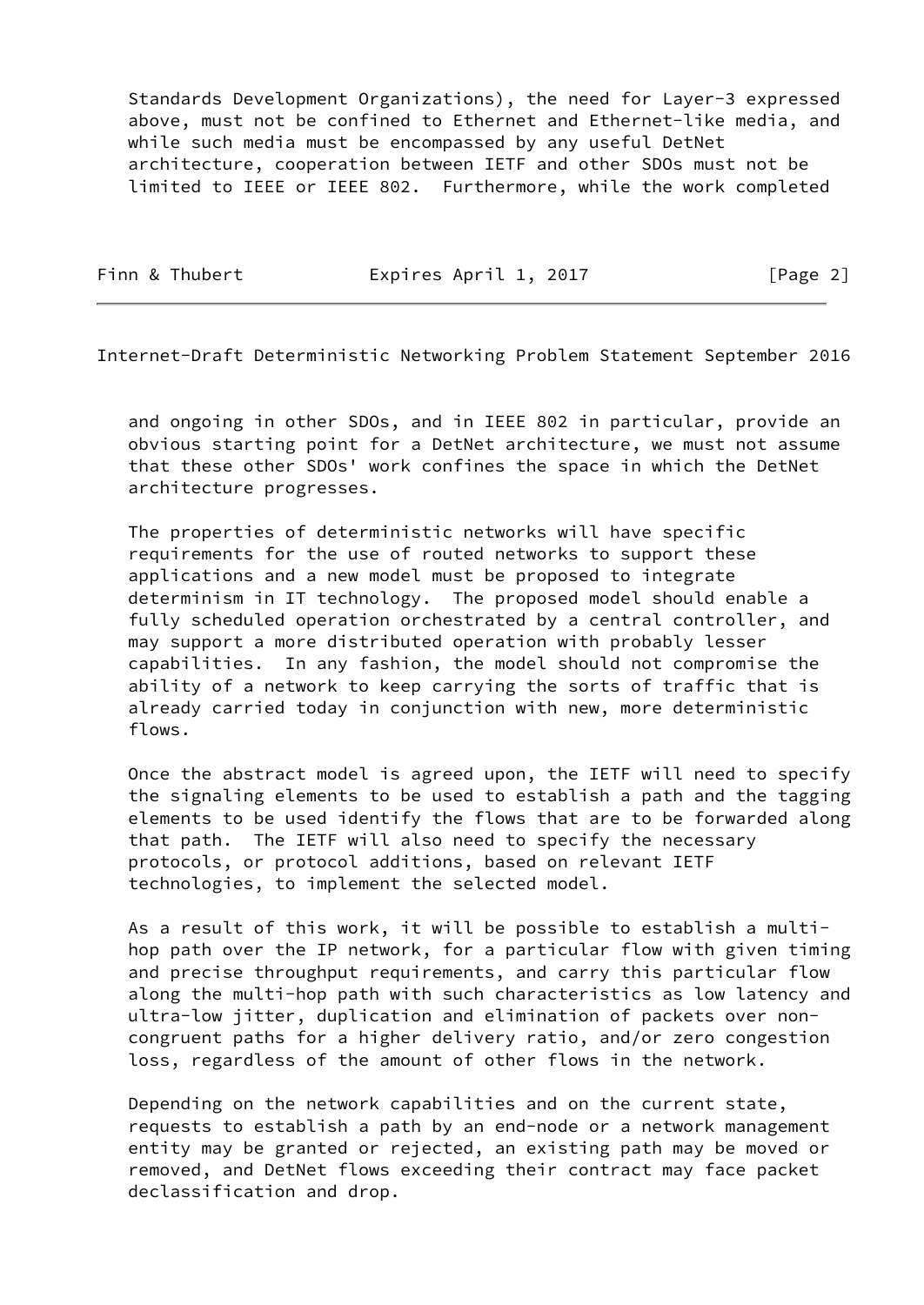#### <span id="page-3-0"></span>[2](#page-3-0). On Deterministic Networking

 The Internet is not the only digital network that has grown dramatically over the last 30-40 years. Video and audio entertainment, and control systems for machinery, manufacturing processes, and vehicles are also ubiquitous, and are now based almost entirely on digital technologies. Over the past 10 years, engineers in these fields have come to realize that significant advantages in both cost and in the ability to accelerate growth can be obtained by basing all of these disparate digital technologies on packet networks.

| Finn & Thubert | Expires April 1, 2017 | [Page 3] |
|----------------|-----------------------|----------|
|----------------|-----------------------|----------|

Internet-Draft Deterministic Networking Problem Statement September 2016

 The goals of Deterministic Networking are to enable the migration of applications that use special-purpose fieldbus technologies (HDMI, CANbus, ProfiBus, etc... even RS-232!) to packet technologies in general, and the Internet Protocol in particular, and to support both these new applications, and existing packet network applications, over the same physical network.

Considerable experience ( $[ODVA]/[EIP]$  $[ODVA]/[EIP]$  $[ODVA]/[EIP]$  $[ODVA]/[EIP]$ ,  $[AVnu]$  $[AVnu]$ , [\[Profinet](#page-10-4)],[[HART\]](#page-9-7),[[IEC62439\]](#page-9-8), [[ISA100.11a\]](#page-10-5) and [\[WirelessHART](#page-10-6)], etc...) has shown that these applications need a some or all of a suite of features that includes:

- 1. Time synchronization of all host and network nodes (routers and/ or bridges), accurate to something between 10 nanoseconds and 10 microseconds, depending on the application.
- 2. Support for critical packet flows that:
	- \* Can be unicast or multicast;
	- \* Need absolute guarantees of minimum and maximum latency end to-end across the network; sometimes a tight jitter is required as well;
	- Need a packet loss ratio beyond the classical range for a particular medium, in the range of 1.0e-9 to 1.0e-12, or better, on Ethernet, and in the order of 1.0e-5 in Wireless Sensor mesh Networks;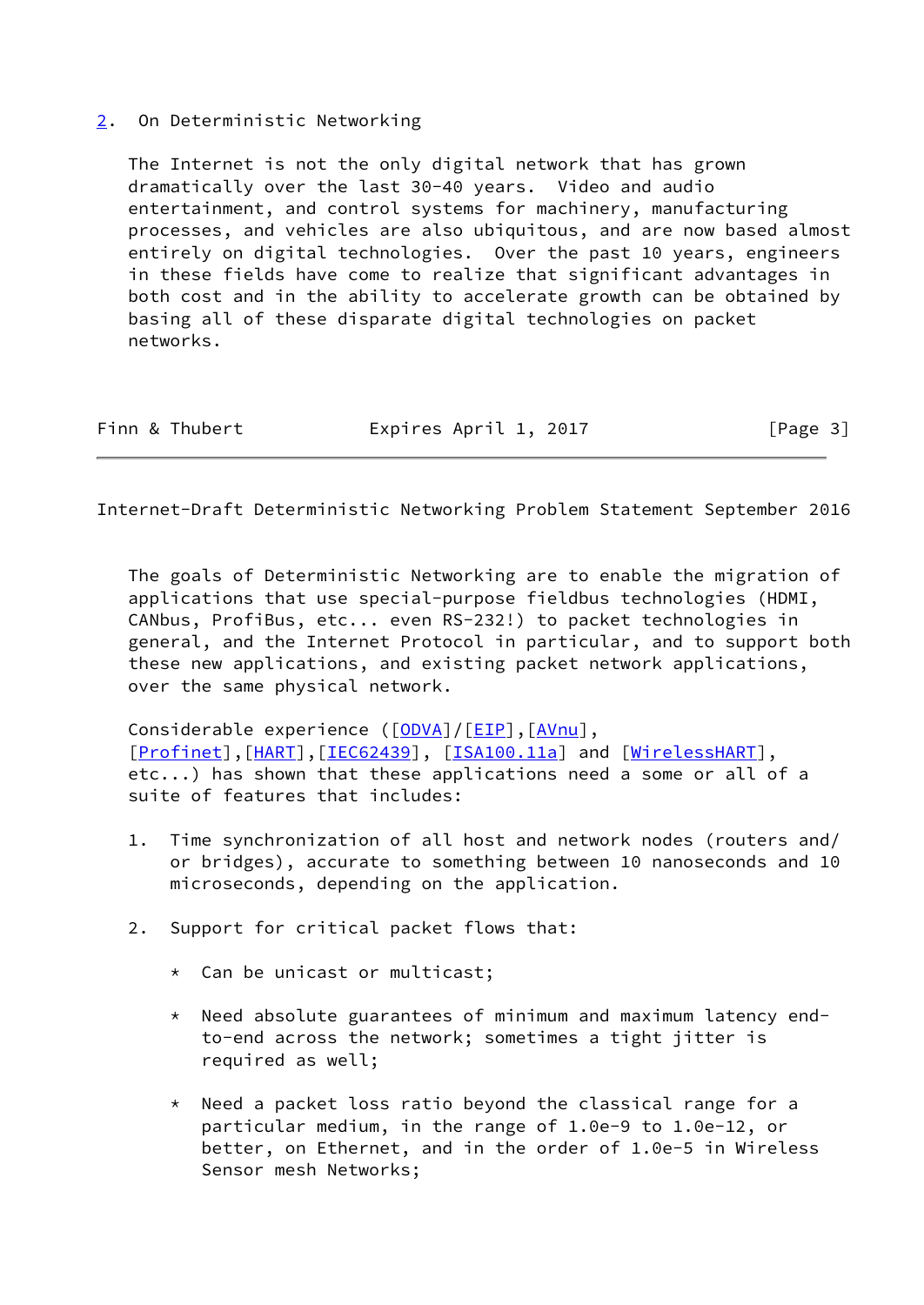- $*$  Can, in total, absorb more than half of the network's available bandwidth (that is, massive over-provisioning is ruled out as a solution);
- \* Cannot suffer throttling, congestion feedback, or any other network-imposed transmission delay, although the flows can be meaningfully characterized either by a fixed, repeating transmission schedule, or by a maximum bandwidth and packet size;
- 3. Multiple methods to schedule, shape, limit, and otherwise control the transmission of critical packets at each hop through the network data plane;
- 4. Robust defenses against misbehaving hosts, routers, or bridges, both in the data and control planes, with guarantees that a critical flow within its guaranteed resources cannot be affected by other flows whatever the pressures on the network;

| Finn & Thubert | Expires April 1, 2017 | [Page 4] |
|----------------|-----------------------|----------|

 5. One or more methods to reserve resources in bridges and routers to carry these flows.

 Time synchronization techniques need not be addressed by an IETF Working Group; there are a number of standards available for this purpose, including IEEE 1588, IEEE 802.1AS, and more.

 The multicast, latency, loss ratio, and non-throttling needs are made necessary by the algorithms employed by the applications. They are not simply the transliteration of fieldbus needs to a packet-based fieldbus simulation, but reflect fundamental mathematics of the control of a physical system.

With classical forwarding latency- and loss-sensitive packets across a network, interactions among different critical flows introduce fundamental uncertainties in delivery schedules. The details of the queuing, shaping, and scheduling algorithms employed by each bridge or router to control the output sequence on a given port affect the detailed makeup of the output stream, e.g. how finely a given flow's packets are mixed among those of other flows.

This, in turn, has a strong effect on the buffer requirements, and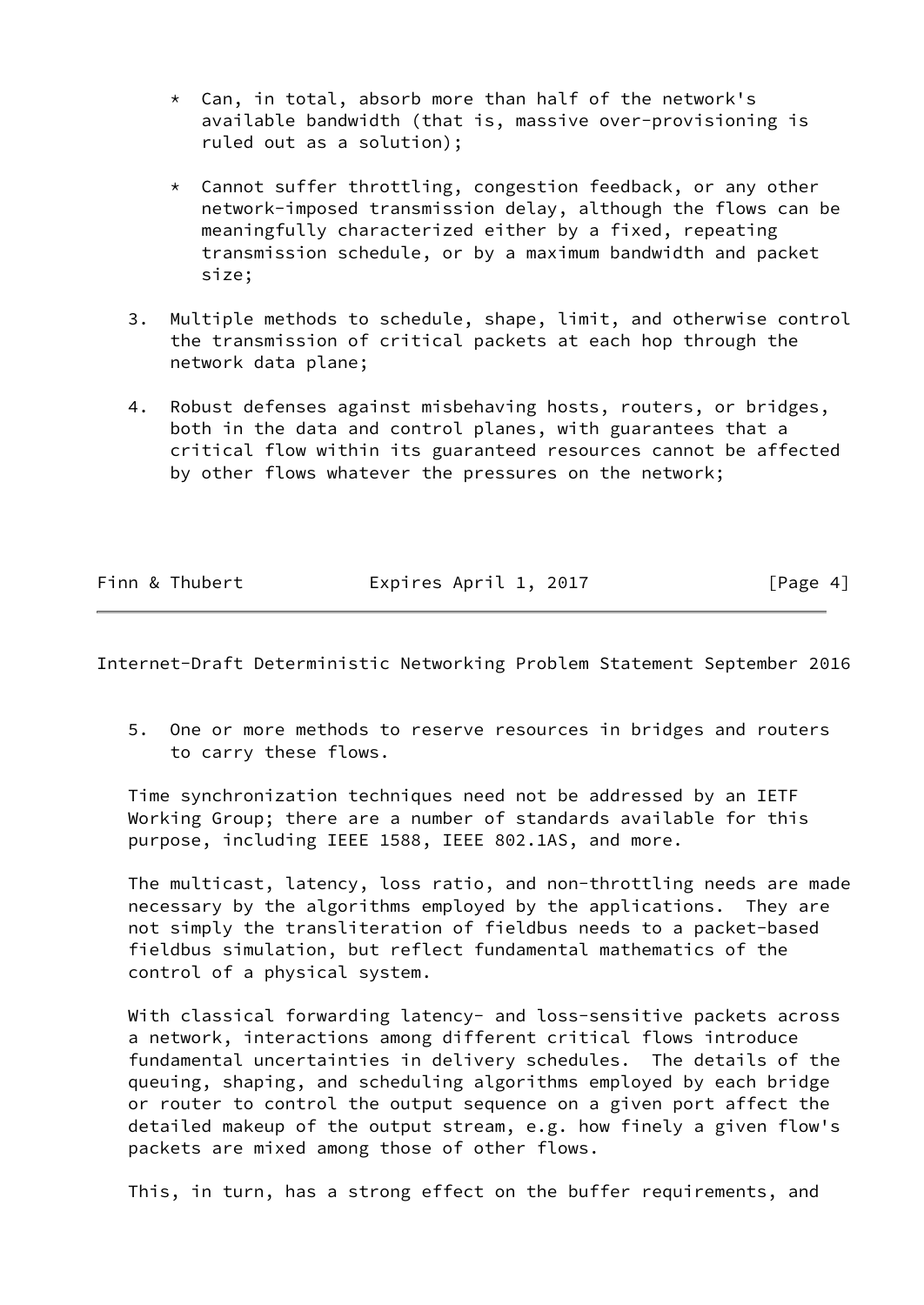hence the latency guarantees deliverable, by the next bridge or router along the path. For this reason, the IEEE 802.1 Time- Sensitive Networking Task Group has defined a new set of queuing, shaping, and scheduling algorithms that enable each bridge or router to compute the exact number of buffers to be allocated for each flow or class of flows.

 Robustness is a common need for networking protocols, but plays a more important part in real-time control networks, where expensive equipment, and even lives, can be lost due to misbehaving equipment.

 Reserving resources before packet transmission is the one fundamental shift in the behavior of network applications that is impossible to avoid. In the first place, a network cannot deliver finite latency and practically zero packet loss to an arbitrarily high offered load. Secondly, achieving practically zero packet loss for un-throttled (though bandwidth limited) flows means that bridges and routers have to dedicate buffer resources to specific flows or to classes of flows. The requirements of each reservation have to be translated into the parameters that control each host's, bridge's, and router's queuing, shaping, and scheduling functions and delivered to the hosts, bridges, and routers.

| Finn & Thubert | Expires April 1, 2017 | [Page 5] |
|----------------|-----------------------|----------|
|                |                       |          |

<span id="page-5-1"></span>Internet-Draft Deterministic Networking Problem Statement September 2016

#### <span id="page-5-0"></span>[3](#page-5-0). Problem Statement

<span id="page-5-2"></span>[3.1](#page-5-2). Supported topologies

 In some use cases, the end point which run the application is involved in the deterministic networking operation, for instance by controlling certain aspects of its throughput such as rate or precise time of emission. In that case, the deterministic path is end-to-end from application host to application host.

 On the other end, the deterministic portion of a path may be a tunnel between and ingress and an egress router. In any case, routers and switches in between should not need to be aware whether the path is end-to-end of a tunnel.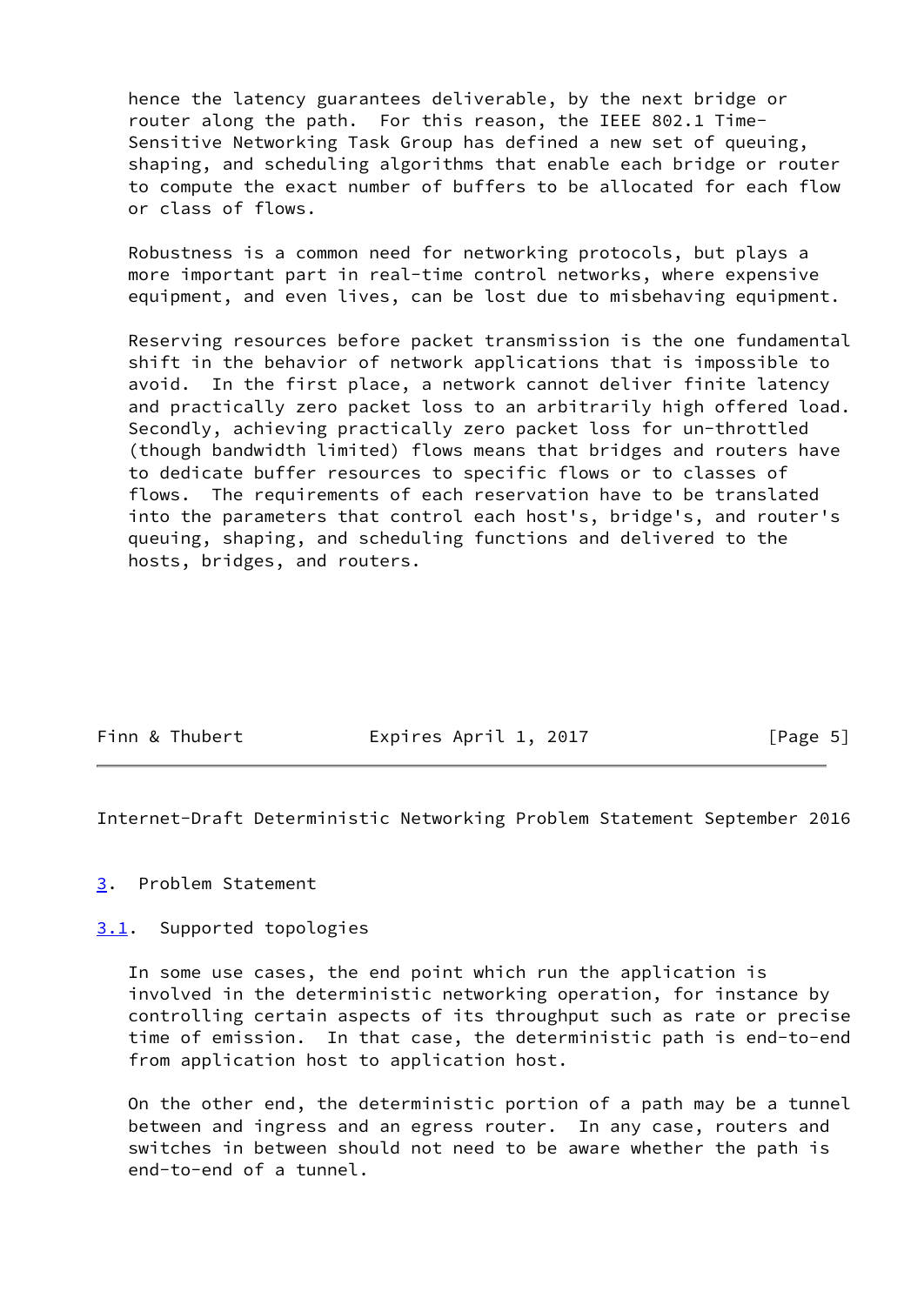While it is clear that DetNet does not aim at setting up deterministic paths over the global Internet, there is still a lack of clarity on the limits of a domain where a deterministic path can be set up. These limits may depend in the technology that is used to seu th epath up, whether it is centralized or distributed.

<span id="page-6-0"></span>[3.2](#page-6-0). Flow Characterization

 Deterministic forwarding can only apply on flows with well-defined characteristics such as periodicity and burstiness. Before a path can be established to serve them, the expression of those characteristics, and how the network can serve them, for instance in shaping and forwarding operations, must be specified.

<span id="page-6-1"></span>[3.3](#page-6-1). Centralized Path Computation and Installation

 A centralized routing model, such as provided with a PCE, enables global and per-flow optimizations. The model is attractive but a number of issues are left to be solved. In particular:

- o whether and how the path computation can be installed by 1) an end device or 2) a Network Management entity,
- o and how the path is set up, either by installing state at each hop with a direct interaction between the forwarding device and the PCE, or along a path by injecting a source-routed request at one end of the path following classical Traffic Engineering (TE) models.

 To enable a centralized model, DetNet should produce the complete SDN architecture with describes at a high level the interaction and data models to:

Finn & Thubert **Expires April 1, 2017** [Page 6]

<span id="page-6-2"></span>Internet-Draft Deterministic Networking Problem Statement September 2016

- o report the topology and device capabilities to the central controller;
- o establish a direct interface between the centralized PCE to each device under its control in order to enable a vertical signaling
- o request a path setup for a new flow with particular characteristics over the service interface and control it through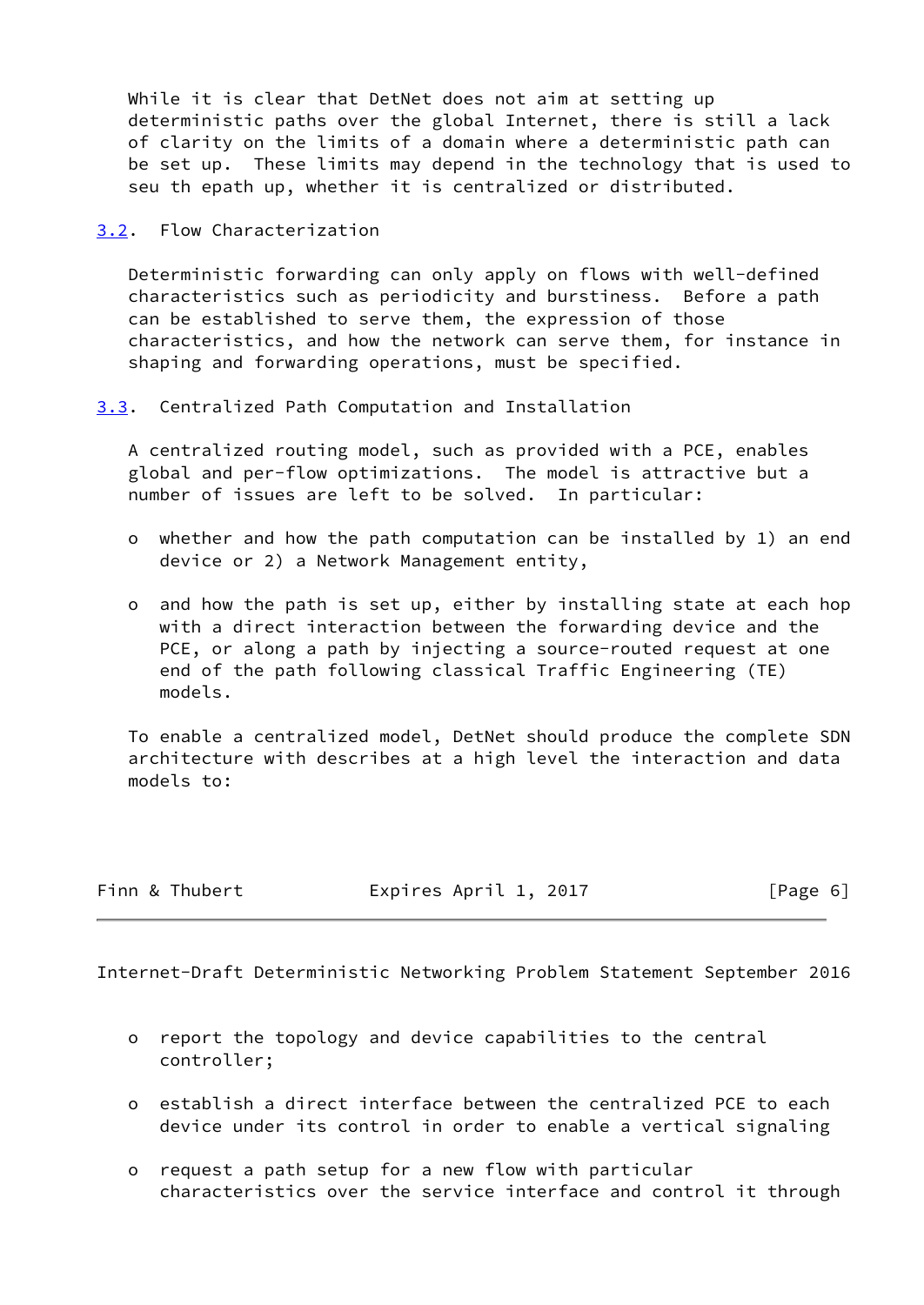its life cycle;

- o support for life cycle management for a path (instantiate/modify/update/delete)
- o support for adaptability to cope with various events such as loss of a link, etc...
- o expose the status of the path to the end devices (UNI interface)
- o provide additional reliability through redundancy, in particular with packet replication and elimination;
- o indicate the flows and packet sequences in-band with the flows;

<span id="page-7-0"></span>[3.4](#page-7-0). Distributed Path Setup

 Whether a distributed alternative without a PCE can be valuable could be studied as well. Such an alternative could for instance inherit from the Resource ReSerVation Protocol [\[RFC3209](https://datatracker.ietf.org/doc/pdf/rfc3209)] (RSVP-TE) flows. But the focus of the work should be to deliver the centralized approach first.

 To enable a RSVP-TE like functionality, the following steps would take place:

- 1. Neighbors and their capabilities are discovered and exposed to compute a path that fits the DetNet constraints, typically of latency, time precision and resource availability.
- 2. A constrained path is calculated with an improved version of CSPF that is aware of DetNet.
- 3. The path is installed using RSVP-TE, associated with flow identification, per-hop behavior such as replication and elimination, blocked resources, and flow timing information.
- 4. Traffic flows are transported through the MPLS-TE tunnel, using the reserved resources for this flow at each hop.

| Finn & Thubert | Expires April 1, 2017 | [Page 7] |
|----------------|-----------------------|----------|
|                |                       |          |

<span id="page-7-2"></span><span id="page-7-1"></span>Internet-Draft Deterministic Networking Problem Statement September 2016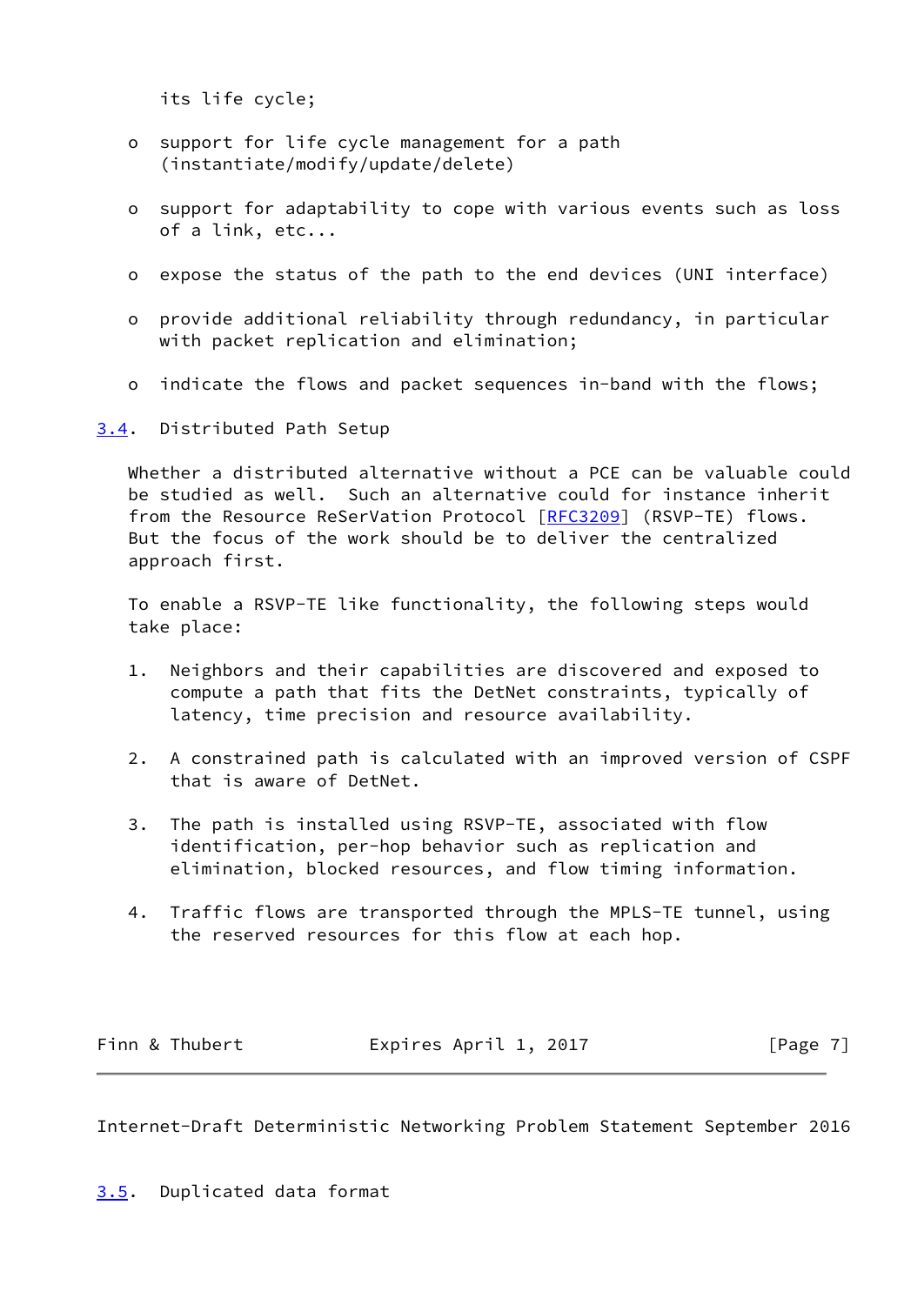In some cases the duplication and elimination of packets over non congruent paths is required to achieve a sufficiently high delivery ratio to meet application needs. In these cases, a small number of packet formats and supporting protocols are required (preferably, just one) to serialize the packets of a DetNet stream at one point in the network, replicate them at one or more points in the network, and discard duplicates at one or more other points in the network, including perhaps the destination host. Using an existing solution would be preferable to inventing a new one.

<span id="page-8-0"></span>[4](#page-8-0). Security Considerations

 Security in the context of Deterministic Networking has an added dimension; the time of delivery of a packet can be just as important as the contents of the packet, itself. A man-in-the-middle attack, for example, can impose, and then systematically adjust, additional delays into a link, and thus disrupt or subvert a real-time application without having to crack any encryption methods employed. See [\[RFC7384](https://datatracker.ietf.org/doc/pdf/rfc7384)] for an exploration of this issue in a related context.

 Typical control networks today rely on complete physical isolation to prevent rogue access to network resources. DetNet enables the virtualization of those networks over a converged IT/OT infrastructure. Doing so, DetNet introduces an additional risk that flows interact and interfere with one another as they share physical resources such as Ethernet trunks and radio spectrum. The requirement is that there is no possible data leak from and into a deterministic flow, and in a more general fashion there is no possible influence whatsoever from the outside on a deterministic flow. The expectation is that physical resources are effectively associated with a given flow at a given point of time. In that model, Time Sharing of physical resources becomes transparent to the individual flows which have no clue whether the resources are used by other flows at other times.

Security must cover:

- o the protection of the signaling protocol
- o the authentication and authorization of the controlling nodes
- o the identification and shaping of the flows
- o the isolation of flows from leakage and other influences from any activity sharing physical resources.

Finn & Thubert **Expires April 1, 2017** [Page 8]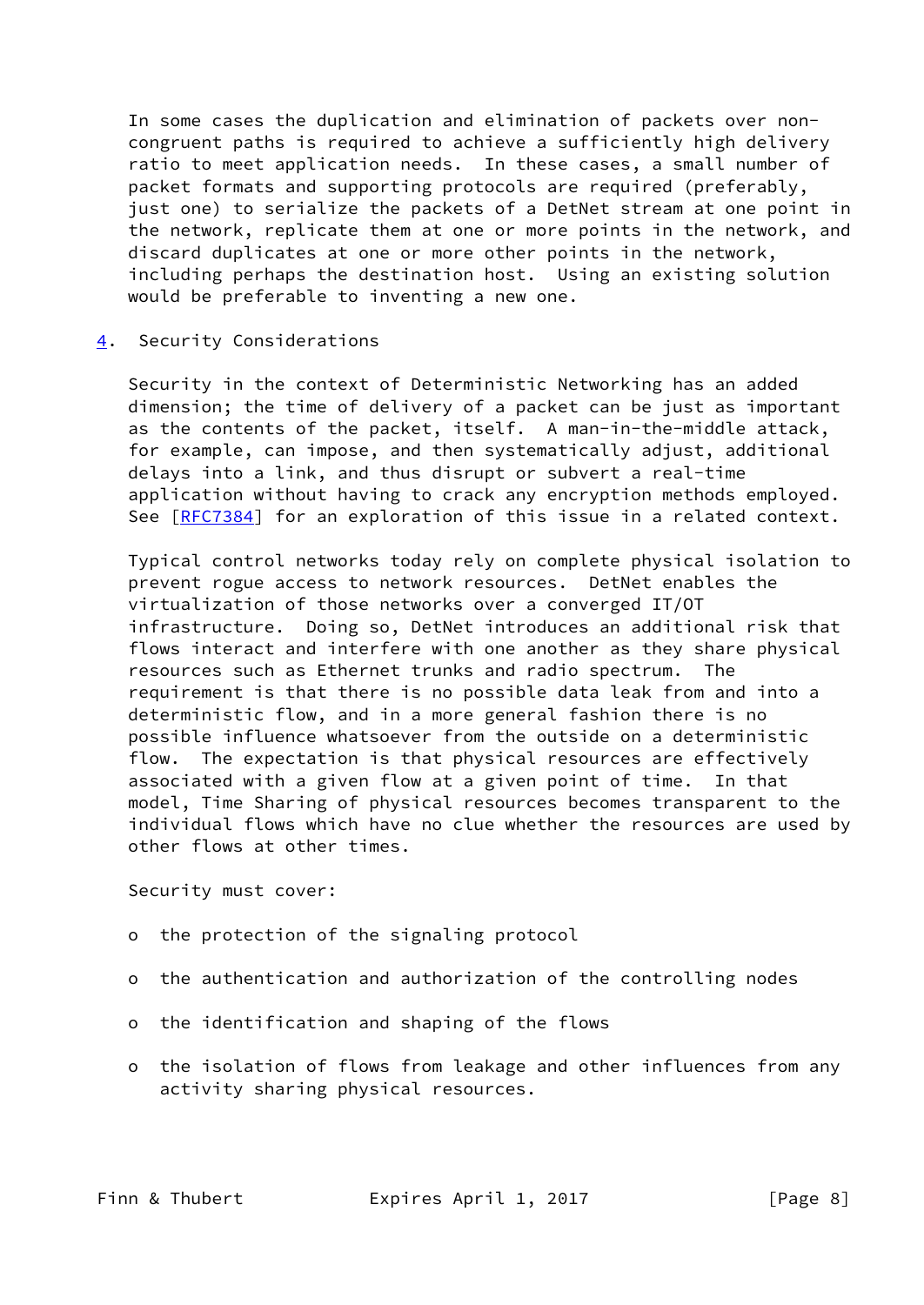<span id="page-9-1"></span><span id="page-9-0"></span>[5](#page-9-0). IANA Considerations

This document does not require an action from IANA.

<span id="page-9-2"></span>[6](#page-9-2). Acknowledgments

 The authors wish to thank Lou Berger, Jouni Korhonen, Erik Nordmark, George Swallow, Rudy Klecka, Anca Zamfir, David Black, Thomas Watteyne, Shitanshu Shah, Craig Gunther, Rodney Cummings, Wilfried Steiner, Marcel Kiessling, Karl Weber, Ethan Grossman, Patrick Wetterwald, Subha Dhesikan, Rudy Klecka and Pat Thaler for their various contribution to this work.

- <span id="page-9-6"></span><span id="page-9-5"></span><span id="page-9-3"></span>[7](#page-9-3). Informative References
	- [AVnu] [http://www.avnu.org/,](http://www.avnu.org/) "The AVnu Alliance tests and certifies devices for interoperability, providing a simple and reliable networking solution for AV network implementation based on the IEEE Audio Video Bridging (AVB) and Time-Sensitive Networking (TSN) standards.".
	- [EIP] [http://www.odva.org/,](http://www.odva.org/) "EtherNet/IP provides users with the network tools to deploy standard Ethernet technology (IEEE 802.3 combined with the TCP/IP Suite) for industrial automation applications while enabling Internet and enterprise connectivity data anytime, anywhere.", <[http://www.odva.org/Portals/0/Library/](http://www.odva.org/Portals/0/Library/Publications_Numbered/PUB00138R3_CIP_Adv_Tech_Series_EtherNetIP.pdf) [Publications\\_Numbered/](http://www.odva.org/Portals/0/Library/Publications_Numbered/PUB00138R3_CIP_Adv_Tech_Series_EtherNetIP.pdf) PUB00138R3 CIP Adv Tech Series EtherNetIP.pdf>.
	- [HART] www.hartcomm.org, "Highway Addressable Remote Transducer, a group of specifications for industrial process and control devices administered by the HART Foundation".

<span id="page-9-7"></span><span id="page-9-4"></span>[I-D.ietf-detnet-use-cases]

 Grossman, E., Gunther, C., Thubert, P., Wetterwald, P., Raymond, J., Korhonen, J., Kaneko, Y., Das, S., Zha, Y., Varga, B., Farkas, J., Goetz, F., and J. Schmitt, "Deterministic Networking Use Cases", [draft-ietf-detnet](https://datatracker.ietf.org/doc/pdf/draft-ietf-detnet-use-cases-10) [use-cases-10](https://datatracker.ietf.org/doc/pdf/draft-ietf-detnet-use-cases-10) (work in progress), July 2016.

<span id="page-9-8"></span>[IEC62439]

 IEC, "Industrial communication networks - High availability automation networks - Part 3: Parallel Redundancy Protocol (PRP) and High-availability Seamless Redundancy (HSR) - IEC62439-3", 2012,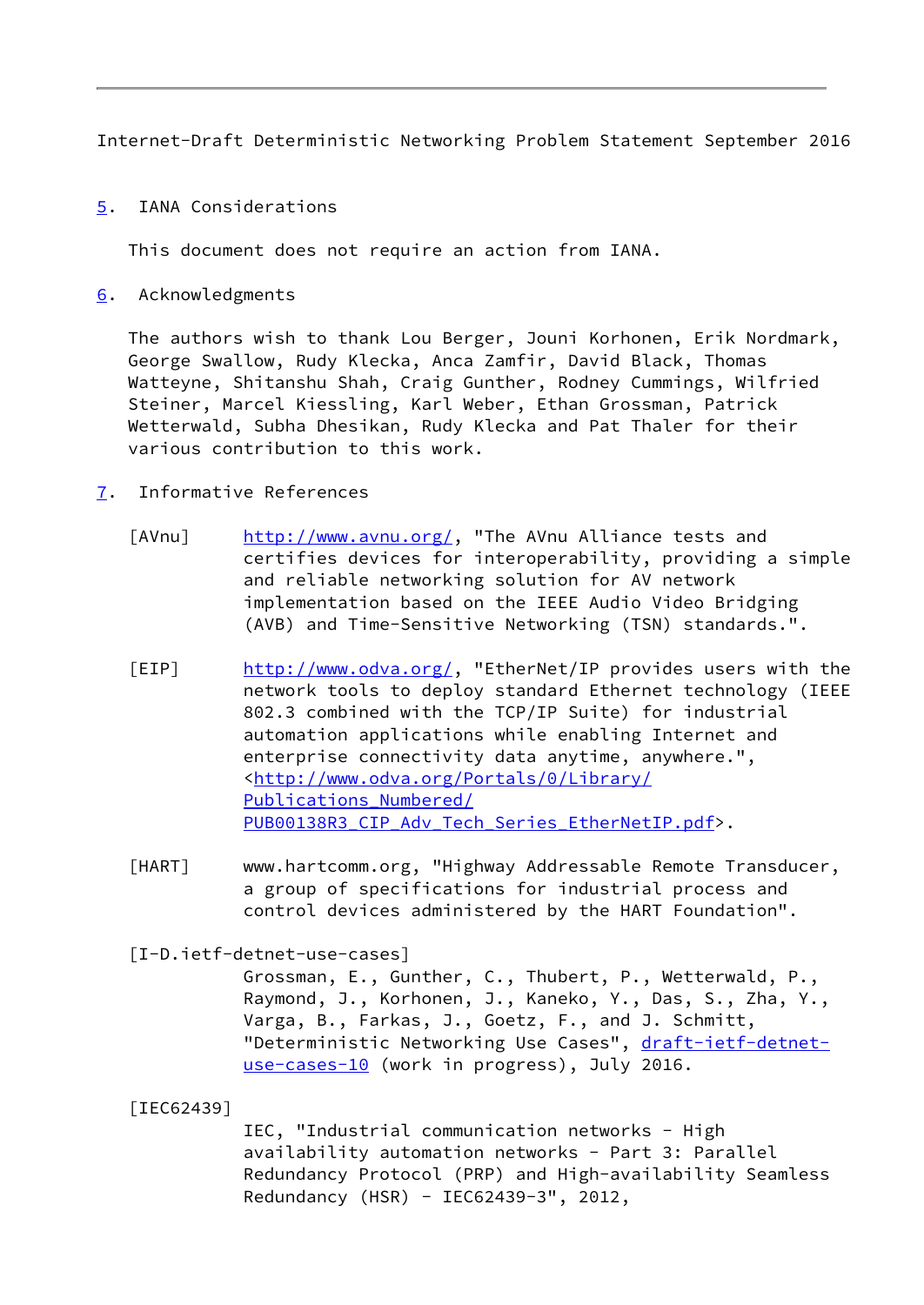<span id="page-10-0"></span>

# <span id="page-10-1"></span>[IEEE802.1TSNTG]

 IEEE Standards Association, "IEEE 802.1 Time-Sensitive Networks Task Group", 2013, <[http://www.ieee802.org/1/pages/avbridges.html>](http://www.ieee802.org/1/pages/avbridges.html).

# <span id="page-10-5"></span>[ISA100.11a]

 ISA/IEC, "ISA100.11a, Wireless Systems for Automation, also IEC 62734", 2011, < [http://www.isa100wci.org/en-](http://www.isa100wci.org/en-US/Documents/PDF/3405-ISA100-WirelessSystems-Future-broch-) [US/Documents/PDF/3405-ISA100-WirelessSystems-Future-broch-](http://www.isa100wci.org/en-US/Documents/PDF/3405-ISA100-WirelessSystems-Future-broch-) WEB-ETSI.aspx>.

- <span id="page-10-2"></span>[ISA95] ANSI/ISA, "Enterprise-Control System Integration Part 1: Models and Terminology", 2000, <[https://www.isa.org/](https://www.isa.org/isa95/) [isa95/](https://www.isa.org/isa95/)>.
- <span id="page-10-3"></span>[ODVA] [http://www.odva.org/,](http://www.odva.org/) "The organization that supports network technologies built on the Common Industrial Protocol (CIP) including EtherNet/IP.".

# <span id="page-10-4"></span>[Profinet]

 <http://us.profinet.com/technology/profinet/>, "PROFINET is a standard for industrial networking in automation.", <[http://us.profinet.com/technology/profinet/>](http://us.profinet.com/technology/profinet/).

- [RFC3209] Awduche, D., Berger, L., Gan, D., Li, T., Srinivasan, V., and G. Swallow, "RSVP-TE: Extensions to RSVP for LSP Tunnels", [RFC 3209](https://datatracker.ietf.org/doc/pdf/rfc3209), DOI 10.17487/RFC3209, December 2001, <<http://www.rfc-editor.org/info/rfc3209>>.
- [RFC7384] Mizrahi, T., "Security Requirements of Time Protocols in Packet Switched Networks", [RFC 7384](https://datatracker.ietf.org/doc/pdf/rfc7384), DOI 10.17487/RFC7384, October 2014, [<http://www.rfc-editor.org/info/rfc7384](http://www.rfc-editor.org/info/rfc7384)>.

# <span id="page-10-6"></span>[WirelessHART]

 www.hartcomm.org, "Industrial Communication Networks - Wireless Communication Network and Communication Profiles - WirelessHART - IEC 62591", 2010.

Authors' Addresses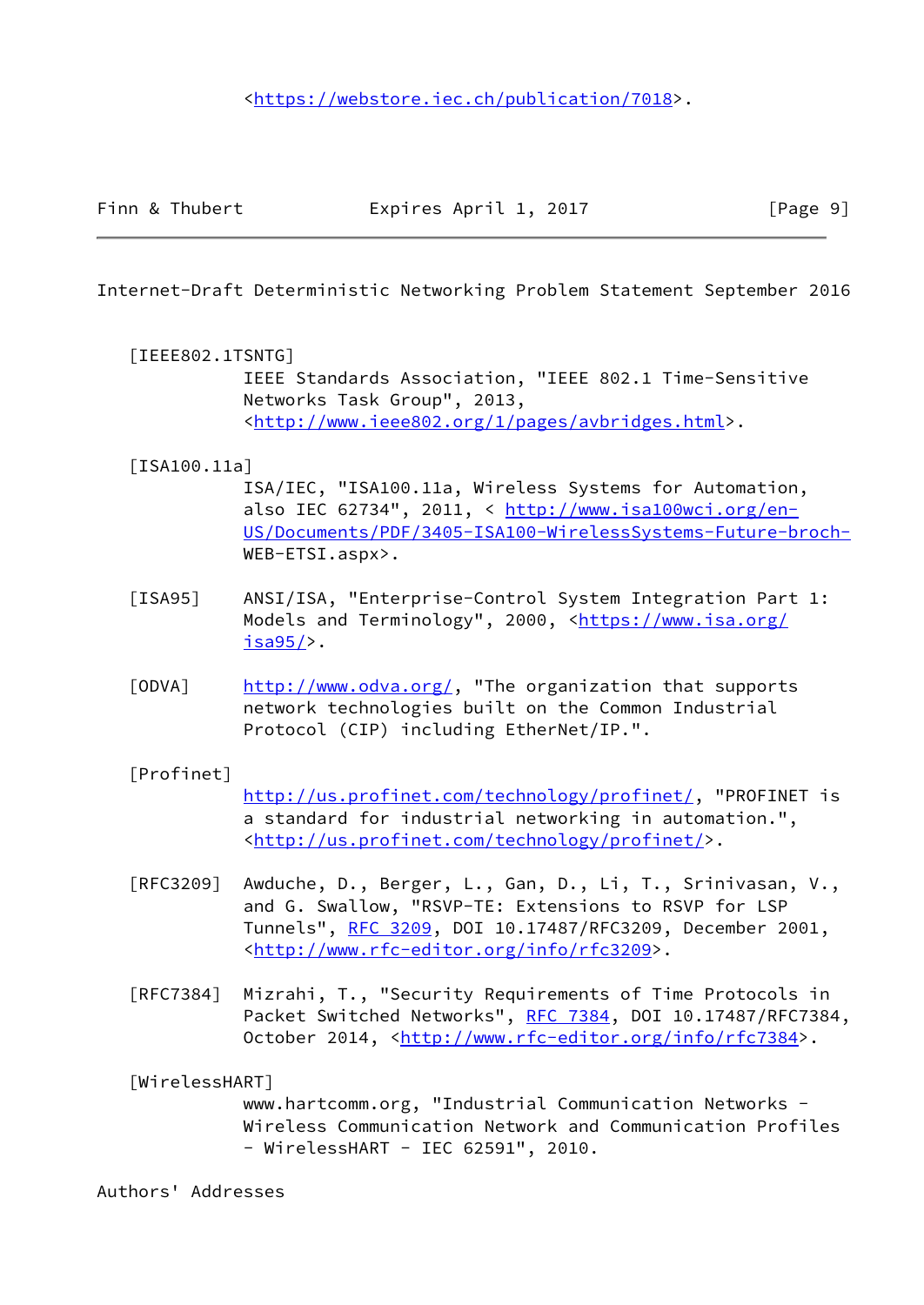Finn & Thubert **Expires April 1, 2017** [Page 10]

Internet-Draft Deterministic Networking Problem Statement September 2016

 Norman Finn Self-employed 1807 Santa Rita Rd Suite D, PMB 345 Pleasanton, California 94566 US Phone: +1 925 980 6430 Email: nfinn@alumni.caltech.edu Pascal Thubert Cisco Systems Village d'Entreprises Green Side 400, Avenue de Roumanille Batiment T3 Biot - Sophia Antipolis 06410

 Phone: +33 4 97 23 26 34 Email: pthubert@cisco.com

FRANCE